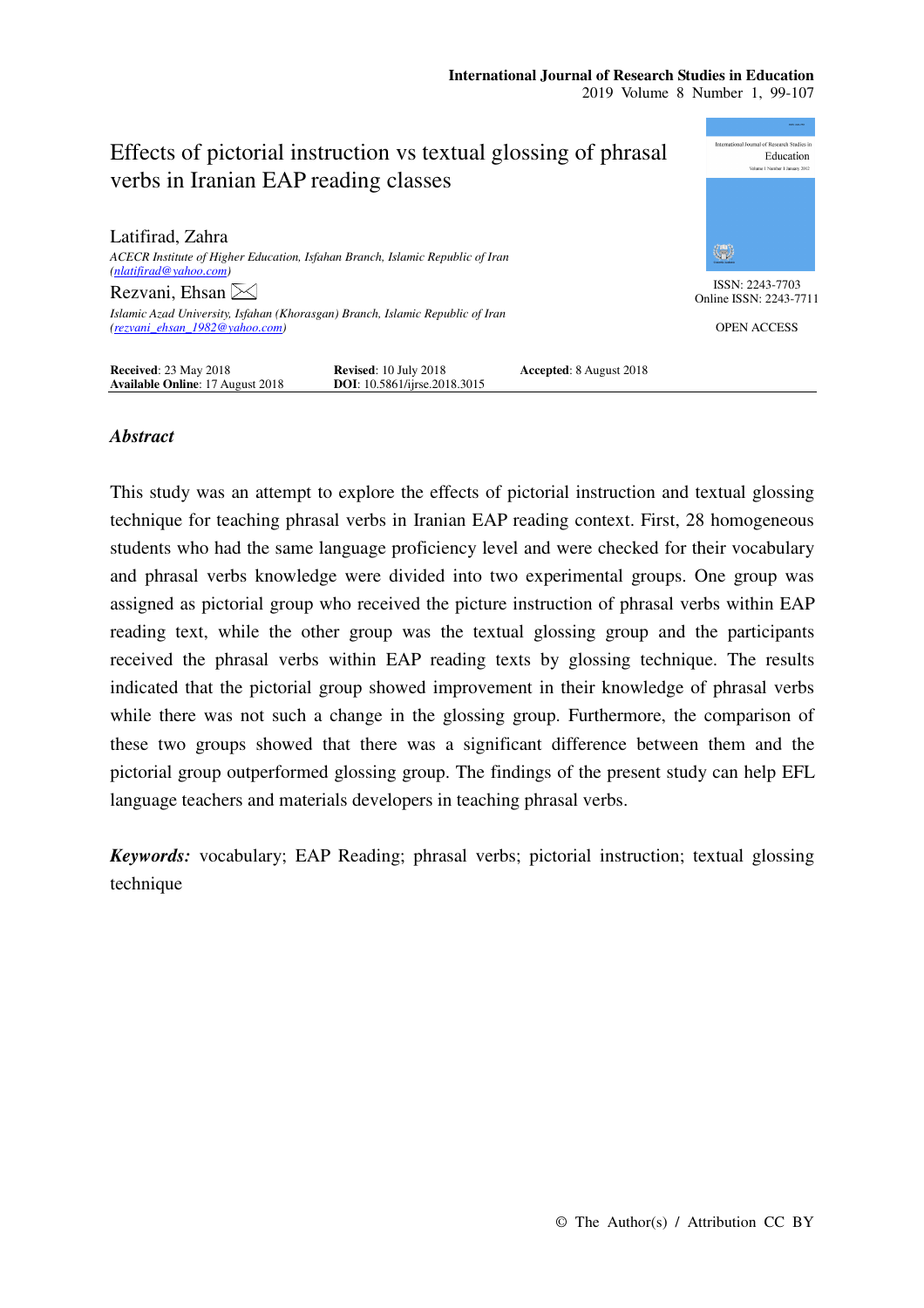# **Effects of pictorial instruction vs textual glossing of phrasal verbs in Iranian EAP reading classes**

#### **1. Introduction**

Long-term retention of vocabulary is a crucial and fundamental issue in teaching and learning a foreign language. Incidental exposure to vocabulary through reading does not appear to be sufficient for long-term acquisition (Peters, Hulstijn, Sercu, & Lutjeharms, 2009). Students need to understand that lexical knowledge includes not simply understanding a word's meaning, but also includes the actual use of vocabulary with correct spelling, pronunciation, grammatical form and collocation. Phrasal verbs (PVs) are common in English, especially in spoken discourse. PVs are frequent in everyday language and they are important parts of English vocabulary, thus it is important to learn them. A challenging part of learning English vocabulary is proficiency of PVs (Laufier & Eliasson, 1993; Siyanova & Schmitt, 2007). Using PVs is crucial to fluent English and to be native-like. Because PVs are commonly used in spoken informal discourse, ignoring to apply them in these contexts make language unnatural. PVs are on the one hand important and on the other hand difficult to learn. PVs which are important part of English are a challenging area for learners, but trying to find some techniques may facilitate teaching and learning them specially in English for Academic Purposes (EAP) context which can help students of each major to dominate over their texts.

#### **2. Review of Literature**

#### *2.1 Importance of Vocabulary*

Beside the importance of vocabulary knowledge for oral comprehension, reading comprehension also needs this knowledge. Vocabulary knowledge is important for comprehension and comprehension is essential for SLA. Vocabulary is not a developmental skill or one that can be seen as fully mastered. Based on what Huffman (2010) claims according to the perspective common amongst linguists, vocabulary acquisition happens along a continuum of development, in which a learner progresses from less knowledge to more knowledge of a word. Word knowledge consists of knowing the meaning of a word and how it works (Kucan, 2012). Thus, deep word knowledge is understanding the text which contains the word and using the target word in speech and text (Mckeown, Crosson, Artz, Sandora, & Beck, 2013). Learning vocabulary is a process which is not limited to the classroom and it is a lifelong activity (Nazir, 2017). Graves (2016) defined word consciousness as profound awareness of words and interest in them. Awareness of words means understanding of why to use some special words instead of others. Graves (2016, p. 2) asserts that "vocabulary knowledge is an important element in learning to read, academic success and achievement in life beyond school".

Many studies (Cain & Oakhill, 2011; Hall, Greenberg, Laures-Gore, & Pae, 2014; Quinn, Wagner, Petscher, & Lopez, 2015; Verhoeven, Leeuwe & Vermeer, 2011; Yildirim, Yildiz, & Ates, 2011) have investigated the effects of vocabulary knowledge on reading comprehension and literacy development and they indicated that vocabulary knowledge is really important for effective reading comprehension. As Fisher and Frey (2014) vocabulary knowledge is important in content area text and is crucial for understanding the content. They considered vocabulary as the key element for understanding the content.

#### *2.2 English for Academic Purposes (EAP)*

English for academic purposes (EAP) is taken from the broader field of English for specific purposes (ESP) and it focuses on teaching English to facilitate learners' study through the medium of English (Flowerdew & Peacock, 2001; Hyland & Hamp-Lyons, 2002). The notion of academic literacy which is a field of study is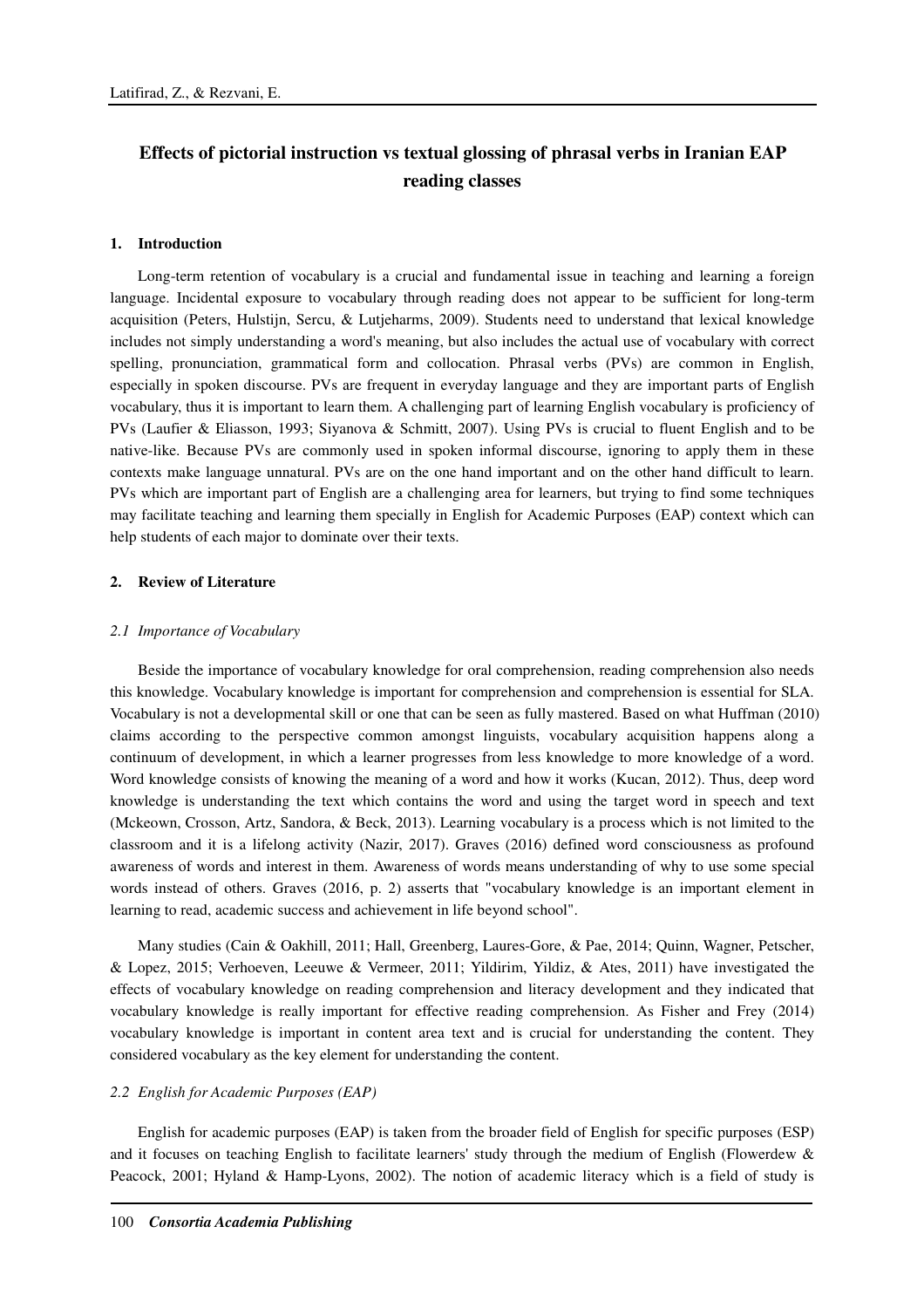related to EAP in different ways that reading is one of these phenomena. This concept is important in the production or interpretation of texts with academic purpose. EAP can be defined as "the teaching of English with the specific aim of helping learners to study, conduct research or teach in that language" (Flowerdew & Peacock, 2001, p. 8).

EAP is designed to help learners in their studies. EAP can be sub-divided into EAP designed to help students with regard to their studies and EAP directed towards professional preparation. Both of them are placed in the academy but they have different goals. Learning vocabulary is an essential concern in reading and also for EAP learners. The reading text is a source for vocabulary acquisition in the classroom. An important issue in reading is learners' fluency, since they should deal with extended reading related to their academic disciplines and also they have to be motivated for reading and learning beyond the classroom (Grabe & Stoller, 2011), and to reach reading fluency, learners require 95% knowledge of the words in the text (Grabe & Stoller, 2002; Alexander, Argent, & Spencer, 2008). Grabe and Stoller (2011) also assert that "without word-reading accuracy, comprehension would quickly become degraded" (p. 291).

#### *2.3 Phrasal Verbs (PVs)*

Phrasal verb (PV) is made up of a verb with a particle. In each PV, the verb is the first constituent. Lots of verbs in English are phrasal verbs. A PV is made up of two or three constituents: a verb and an adverb or preposition. Liao and Fukuya (2004) defined PV as a structure which is consisted of a verb and a particle that is morphologically invariable and lexically and syntactically it is a single unit. PVs form an essential aspect of language learning both in spoken and informal and also written and formal English. The meaning of PVs cannot usually be predicted from the combination of the verb and the particle, because PV is a whole unit with an unpredictable meaning. Learning PVs is a challenge for EFL (English as foreign language)/ESL (English as second language) learners because they have idiosyncratic meanings. Another problem is related to their nature, because some of them are separable and some others are not.

PVs have some characteristics: 1) some of them are polysemous, e.g. make up which has eight senses (Villavicencio, 2003). 2) Their syntactic patterns can be flexible or fixed, intransitive or intransitive, or di-transitive. 3) Particle can be omittable or obligatory, e.g. wake (up) but get up. 4) Their meaning can be literal to figurative or idiomatic, e.g. stand up can mean 'rise from a sitting/lying position' or 'an idea is proved to be correct'. To facilitate learning this category and to pave the way for EFL/ESL learners to master English PVs, some tasks, including translation, picture-cued tasks, metaphorical conceptualization and sequential contextualization are used (Daghari & Gorjian, 2015).

#### *2.4 Pictorial Instruction*

Using pictures is a method that can help instructors to explain the meaning of a new word. This method is used for communicating the meaning of a word. This method can be useful and effective in the way that learners see the meaning by an example. Pictures have facilitative nature on word encoding, word processing and memory. Pictures provide superior sensory information for coding in comparison with words, thus they are easily processed and encoded into memory. Different studies about recall and retention show that by picture stimuli over than word stimuli memory performance increases. If different levels of cognitive system work together, information processing may be more influential. McBride and Dosher (2002) in their study stated that pictures are a source of information that involves deep level of processing.

When pictures are more effective in recall task, this influence is called the picture-superiority effect. Picture superiority effect can be defined as the superior memory of pictorial stimuli over word stimuli. This effect indicates that pictures are encoded effectively than words, therefore they are better remembered. In the study of McBride and Dosher (2002) participants performed memory tasks and picture superiority was tested. The results asserted that pictures had conceptual (conscious) processing advantage over words. In another study done by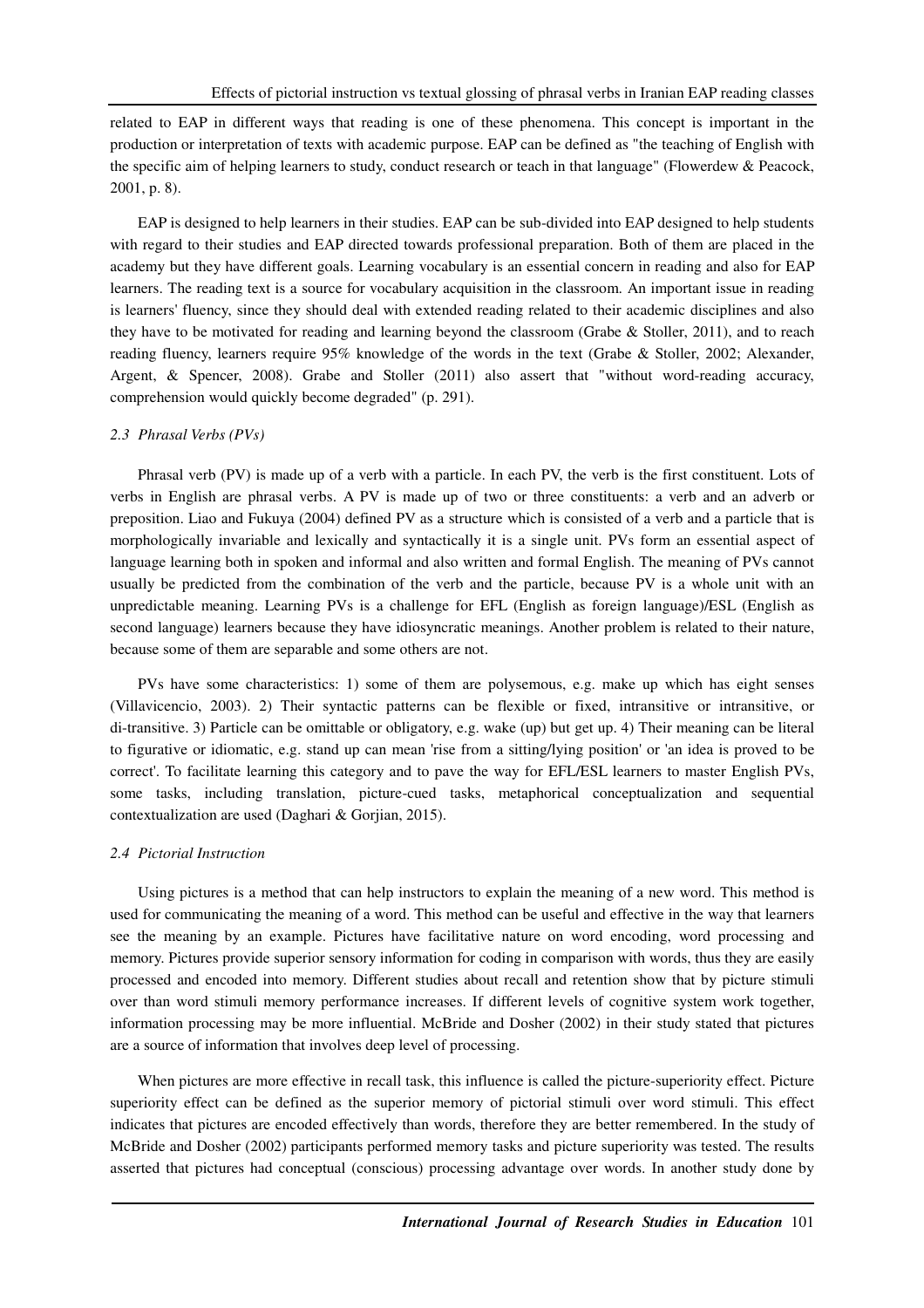Hazamy (2009) effects of pictures and their interference on word memory were investigated. The results showed that semantically related pictures facilitated word recognition memory.

## *2.5 Glossing*

According to Khezrlou, Ellis, and Sadeghi (2017), "a gloss refers to short definitions or translations of unknown words provided in the text to support learners' reading comprehension" (p. 105). Nation (2013) maintains that gloss is a definition or synonym in L1 or L2 which is written in the text and he believes that glosses have facilitative role in vocabulary acquisition and reading comprehension. When learners face unfamiliar words in the text, glosses provided with them help learners to better reading comprehension. Glosses cause learners not to guess incorrectly and they present specific meanings for unknown words related to the context. Glosses usually are written at the margin of the text and they can be textual, visual, both textual and visual or auditory.

An issue with regard to glosses is their effect on comprehension of the text. Glosses work as dictionary. The definition of vocabularies are available, thus they do not interrupt the reading process. According to Bowles (2004) they promote comprehension of the text and incidental vocabulary learning. Glosses help learners in the comprehension of written text. Physical form and location of glosses do not affect reading and vocabulary performance, but what is influential is the type of information, for instance the meaning-given glossing is more effective than the meaning-inferred glossing (Lee, Lee, & Lee, 2015).

## *2.6 Research Questions*

This study seeks to answer the following research questions:

- $\triangleright$  Does pictorial instruction of phrasal verbs have a significant effect on Iranian EFL learners' learning of phrasal verbs in EAP reading classes?
- $\triangleright$  Does textual glossing technique have a significant effect on Iranian EFL learners' learning of phrasal verbs in EAP reading classes?
- $\triangleright$  Is there a significant difference between the effects of pictorial instruction vs. textual glossing technique in teaching phrasal verbs in EAP classes?

## **3. Method**

## *3.1 Participants*

To start the process of this study, 35 students (male and female) of Management from Sobh-E-Sadegh Institute of Higher Education were selected. Then, a Quick Placement Test (QPT), (vocabulary and grammar sections), was run to select 28 homogeneous students based on the normal distribution of the scores using the QPT level chart. They were randomly divided into two equal groups. The participants were from 19 to 30 years old and they did not have the experience of speaking a foreign language. After choosing 28 participants, they were randomly assigned to two experimental groups (14 students in each group). The participants in both groups were at the intermediate level.

## *3.2 Instruments*

In this study, six types of materials were applied to collect the data, namely: A Quick Placement Test, A pre-test, Reading text, Pictorial Instruction, Glossing Technique, and A post-test.

*Quick Placement Test (OPT) -* A Quick Placement Test (OPT), (grammar and vocabulary sections), was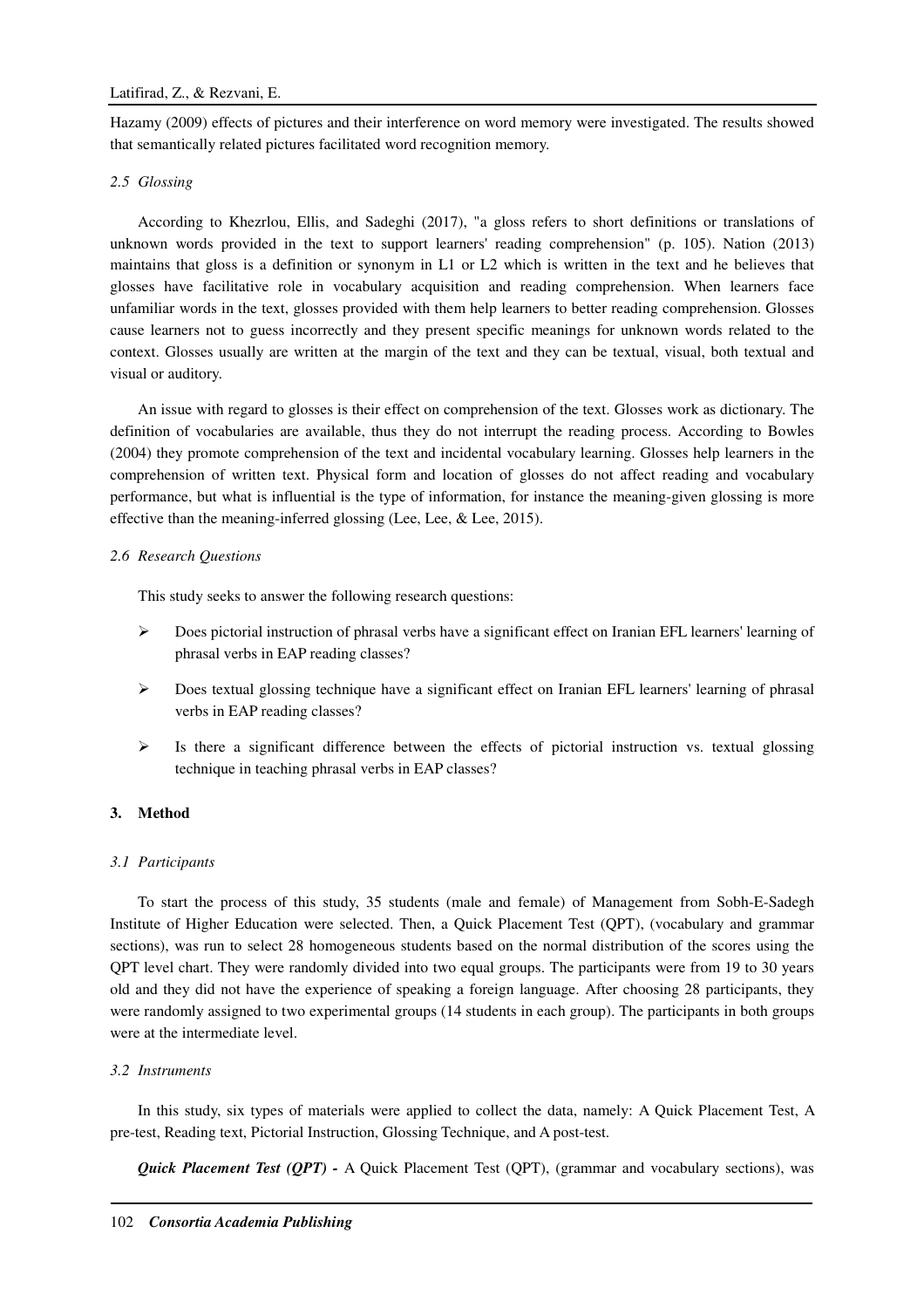used. This test had 60 questions related to language use. The aim of using this test was to choose 28 homogeneous students according to the normal distribution of the scores based on the QPT level chart.

*Pre-test, Post-test -* A researcher made multiple-choice pre-test consisting of 15 questions about PVs was given to the students to assign and measure their knowledge of PVs before starting the treatment. The validity and reliability showed that this test truly measures the learners' knowledge of PVS. Moreover, a researcher made post-test made up of 15 multiple-choice items was run after the treatment. The validity of these two tests was checked by two experts. The reliability of them was calculated by Cronbach's alpha and it showed 0.72 of reliability.

*Reading Texts -* Three reading texts related to Management were selected. The level of these texts was intermediate according to the level of students. The main content of the reading texts included a good number of PVs.

*Pictorial Instruction -* For teaching PVs two techniques were selected; pictorial instruction was one of these techniques. The PVs of reading texts were shown to students as a picture by power point projector one by one during reading.

*Glossing Technique -* Another applied technique in this study was glossing. In each text, the synonym of each PV was written next to it in the parentheses.

#### *3.3 Procedures*

This study was conducted in Sobh-E-Sadegh Institute of Higher Education in Esfahan. As was mentioned, the population of the study was 35 students that after conducting a Quick Placement Test (QPT), (vocabulary and grammar sections), 28 homogeneous students based on the normal distribution of the scores using the QPT level chart were chosen. The participants were randomly divided into two experimental groups. Each group consisted of 14 students. They were within the age range of 19 to 30 years and they did not have the experience of a foreign language except English.

After choosing 28 homogeneous participants out of 35, they were assigned to two experimental groups. Each group consisted of 14 participants. One group was named Pictorial Group (PG) and the other one was called Glossing Group (GG).

The pretest with 15 items was administered. Its purpose was to assign the students' knowledge and level of English PVs prior to the treatment. Then, for treatment sessions students in each group received the reading passages. The texts were on the topic of management and showed multiple instances of PVs. In pictorial group (PG) when reading the passage and facing a PV the picture of that verb was shown by projector and the students tried to talk about their ideas with regard to the meaning of each unfamiliar PV.

In glossing group (GG), students had the reading text that was glossed; that is, the meaning and synonym of each PV was written in the parentheses next to it. During reading they shared ideas and talked about meanings of each verb. The treatment and reading sessions lasted three weeks; each week a session which was about 45 minutes involved reading one passage. After the sessions of treatment, a week later the posttest was given to two groups in order to find their gains in learning PVs.

#### **4. Data Analysis**

Out of 35 students of Management in Sobh-E-Sadegh Institute of Higher Education, researcher chose 28 of them based on their QPT scores, and they were placed into two groups. One group was pictorial group (PG), and the other one was glossing group (GG). These participants took the pre-test on PVs and then, the treatment was run, that consisted of reading texts and receiving instruction on PVs by two different techniques, namely pictorial instruction by using power point projector for pictorial group (PG) and glossing technique for glossing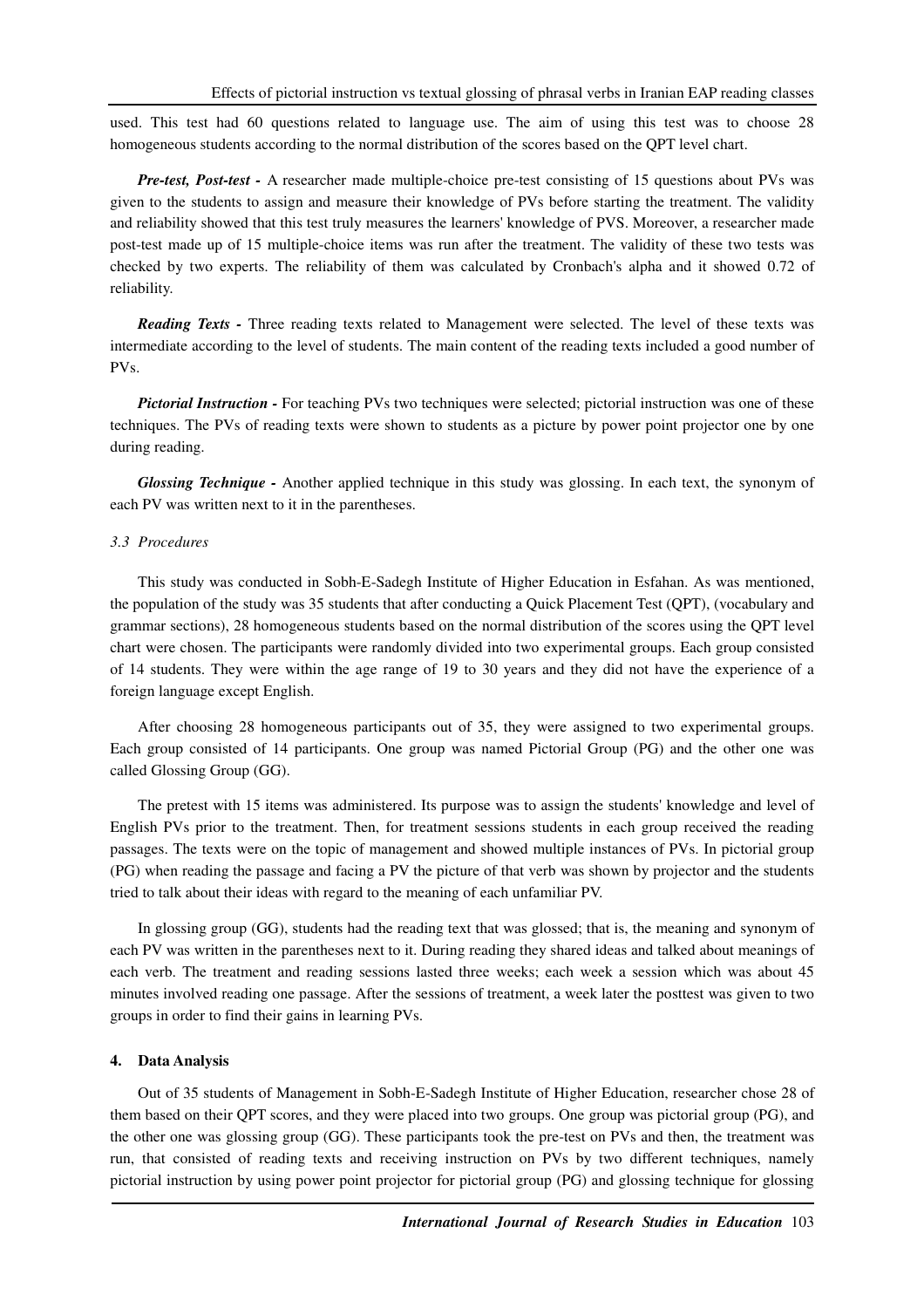group (GG). At the end a post-test, which focused on PVs was given to the learners in both groups. The followings present the results and analyses of the statistical tests employed in the study.

In order to answer the first research question, a paired samples t-test was run.

## **Table 1**

*Descriptive Statistics of the Pictorial Instruction Group* 

|          | Mean | SD   | <b>Std. Error Mean</b> |
|----------|------|------|------------------------|
| pretest  | 6.71 | 2.33 | .62                    |
| posttest | 8.50 | 1.02 | ، ت                    |

As it can be seen in Table 1, the difference between the pre-test scores of pictorial group ( $M = 6.71$ ) and the post-test scores of pictorial group  $(M = 8.50)$  were different. However, a paired-samples t-test was conducted to make sure if there was a significant difference between the pre and posttest mean scores and the following table shows the result.

## **Table 2**

*Paired Samples t-test for Pictorial Instruction Group* 

|              | .                                         | --<br>υL | -<br>Mear<br>34340<br>. . | - |         |
|--------------|-------------------------------------------|----------|---------------------------|---|---------|
| Ð<br>่วแเบอเ | $\overline{\phantom{a}}$<br>-<br>ັ<br>. . | <u>.</u> | . v.                      |   | $\cdot$ |

In Table 2, it can be seen that there was a statistically significant increase in posttest scores ( $M = 8.50$ ,  $SD =$ 1.01), *t* (13) = -2.83, *p* <. 05 (two-tailed) from pretest (M = 6.71, SD = 2.33). The eta squared statistic (.38) indicated a large effect size. These results indicate that pictorial instruction was useful and effective for this group of learners.

## **Table 3**

*Descriptive Statistics of Textual Glossing Technique Group* 

|          | Mean | SD   | Std. Error Mean |
|----------|------|------|-----------------|
| pretest  | 5.64 | 1.73 | .46             |
| posttest | 6.00 | 1.92 | .51             |

Table 3 illustrates that the difference between the pre-test scores and post-test scores of textual glossing group was not very different when considering the mean of pre-test scores  $(M = 5.64)$  and the mean of post-test scores  $(M = 6)$ .

## **Table 4**

*Paired Samples t-test for Textual Glossing Technique Group* 

|                                                             | $\alpha\alpha\nu$<br>.                              | --<br>ມມ                | -<br>Mean<br>rror<br>$\lambda$ |                    | $\sim$ $\sim$ |               |
|-------------------------------------------------------------|-----------------------------------------------------|-------------------------|--------------------------------|--------------------|---------------|---------------|
| Ð<br>.10 <sup>o</sup><br>$\cdot$<br>∩ct<br><br>sucsi<br>しつじ | $\overline{\phantom{a}}$<br>$\cdot\!\!\sim\!\!\sim$ | $\Delta$<br>مره سم<br>- | $\overline{\phantom{a}}$       | $ -$<br>$-$<br>. . |               | - -<br>$\sim$ |

As in Table 4 is illustrated a paired-samples t-test was conducted to evaluate the impact of textual glossing technique on learning PVs in EAP reading classes. It can be concluded based on the results that there was not any statistically significant increase (Table 4) in posttest scores  $(M = 6, SD = 1.92)$ ,  $t(13) = -.457$ ,  $p < .05$ (two-tailed) from pretest  $(M = 5.64, SD = 1.73)$ .

#### **Table 5**

*Descriptive Statistics of Pictorial Instruction and Textual Glossing Technique Groups* 

| Instruction                | Mean |     | Std. Error Mean         |
|----------------------------|------|-----|-------------------------|
| Pictorial instruction      |      | .01 |                         |
| Textual glossing technique | 5.00 | റാ  | $\cdot$ $\cdot$ $\cdot$ |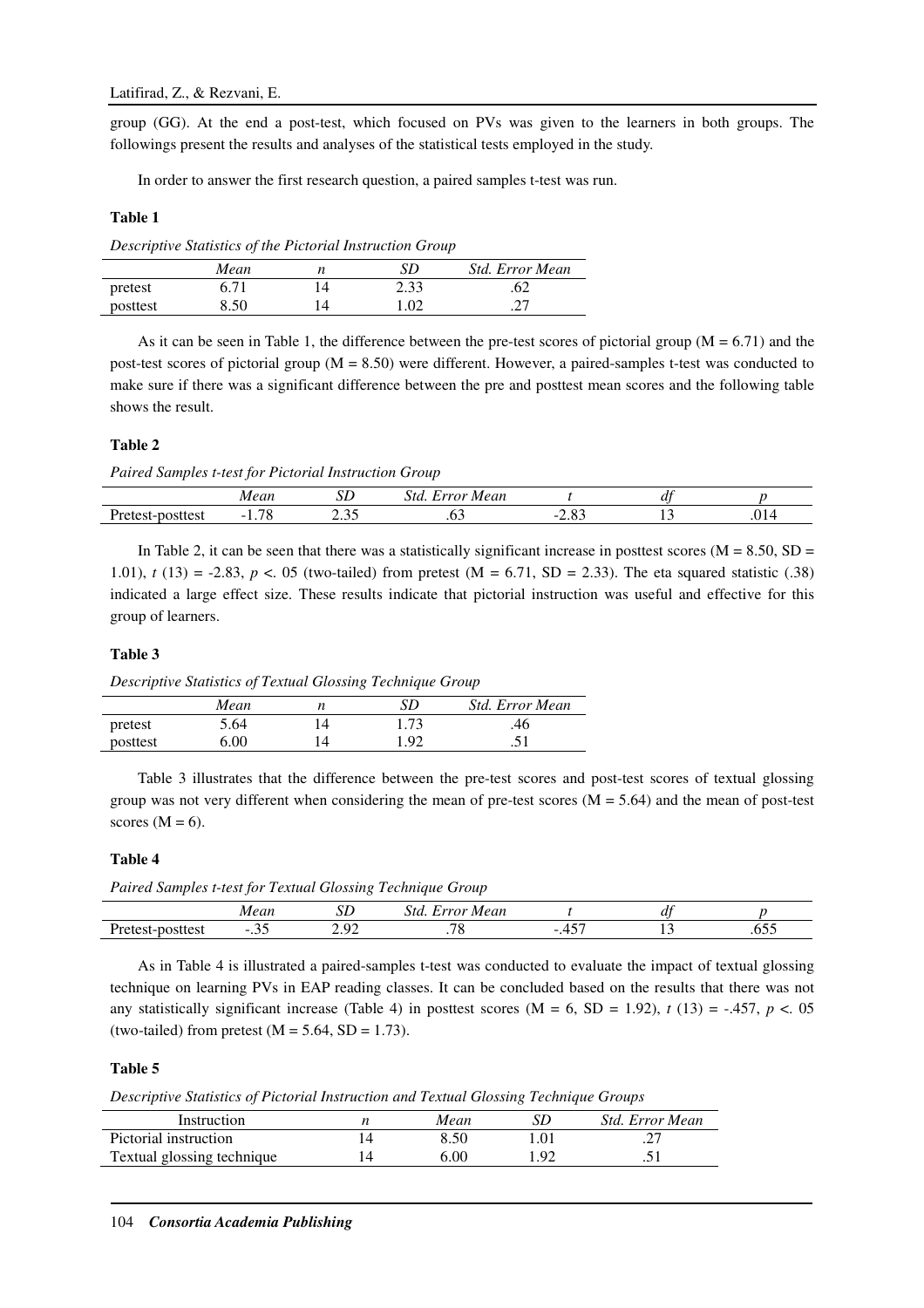In Table 5 the mean difference for the pictorial group ( $M = 8.5$ ) and textual glossing group ( $M = 6$ ) indicates that the pictorial group outperformed the textual glossing group. However, an independent samples t-test was run to examine if the difference was a significant one or not. Table 6 shows the independent samples t-test results for pictorial instruction and textual glossing technique group.

An independent-samples t-test was conducted to compare pictorial instruction and textual glossing technique in teaching PVs in EAP classes. There was a significant difference in scores for pictorial instruction ( $M = 8.5$ , SD = 1.01) (Table 5) and textual glossing technique (M = 6, SD = 1.92;  $t(26) = 4.30$ ,  $p = .000$ , two-tailed). The magnitude of the differences in the means was large (eta squared = .41). Thus, it can be claimed that the pictorial instruction was more effective than glossing technique instruction.

#### **5. Discussion and Conclusion**

Although a considerable amount of literature has been published on the issue of PVs, as the researcher knowledge there has been little discussion about comparing pictorial instruction and textual glossing technique with regard to instruction of PVs in EAP reading context in Iran. Therefore, the major objective of this study was to investigate the usefulness of two mentioned techniques in EAP context to find which one is more practical in teaching PVs. One of the goals of this study was to answer the first research question: "Does pictorial instruction of phrasal verbs have a significant effect on Iranian EFL learners' learning of phrasal verbs in EAP reading classes?"

This question was followed by the hypothesis that the use of pictorial instruction does not have effect in Iranian EAP classes. Considering the first research question for pictorial group, the results of this study indicate that the pre-test and post-test grades of this group were different and learners outperformed in post-test being exposed to the pictorial treatment. The instruction of PVs and the effect of applying picture in this field is a subject which a number of researchers have studied. In a study by Al Nassir (2012), learners in pictorial group scored higher on recall tests and delayed posttest than learners of translation group in learning English vocabulary.

Another aim of this thesis was to answer the question: Does textual glossing technique have a significant effect on Iranian EFL learners' learning of phrasal verbs in EAP reading classes? The findings show no considerable difference between the means. It indicates that instruction of phrasal verbs by textual glossing technique for this group was not so much effective and the pictorial group was better in this part. The last research question: is there a significant difference between the effects of pictorial instruction vs. textual glossing technique in teaching phrasal verbs in EAP classes, is followed by the hypothesis that there is no difference between the effects of pictorial instruction and glossing technique in teaching PVs in EAP classes.

Considering this question, the results of this study indicate that the pictorial instruction of PVs is effective and works differently from textual glossing technique for the EAP reading context for Iranian students. Learning of PVs which is considered a challenge for EFL/ESL learners can be more facilitated by using different techniques which pictorial instruction is one of them.

The findings of this study indicate that the pictorial instruction was an effective technique in teaching PVs in EAP reading context because this group of learners improved in posttest. Second, the textual glossing technique was not significantly effective in glossing group and their knowledge of PVs did not change significantly after sessions of treatment in posttest. Third and last point to be mentioned is that the result is opposed to the third hypothesis which indicates that there is no difference between pictorial and glossing technique as there is difference between these two techniques in this study and pictorial group significantly outperformed glossing group after receiving treatment. The overall results of this study reflect the fact that using pictorial instruction can be an effective way of teaching PVs in EAP reading context.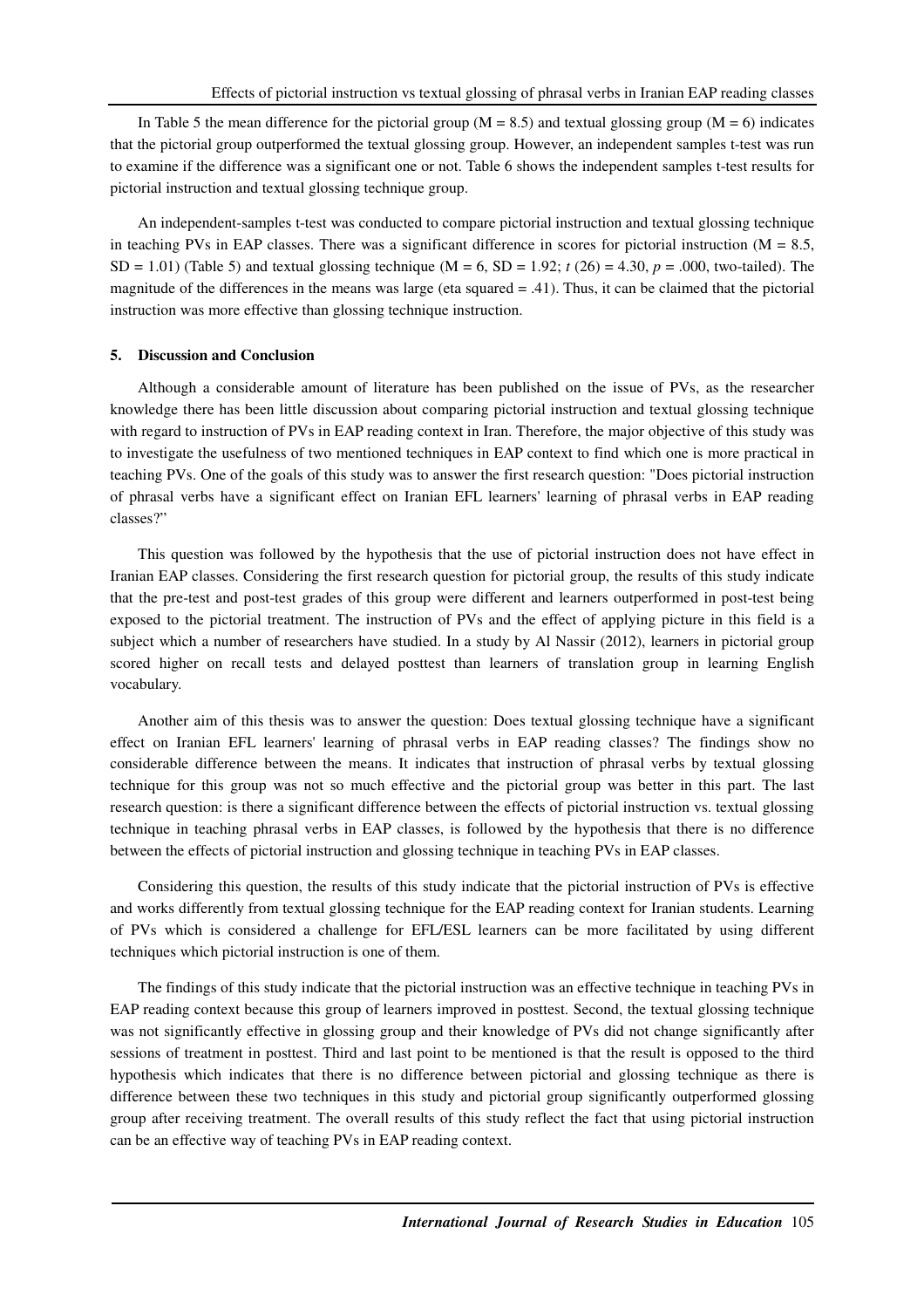## **6. References**

- AL Nassir, M. E. (2012). *Meaning recall and retention: comparison between translation method and pictorial method in learning vocabulary in Saudis' school* (Master's thesis). Fort Collins, Colorado: Colorado State University.
- Alexander, O., Argent, S., & Spencer, J. (2008). *EAP essentials to principles and practice*. Reading: Garnet Publishing Limited.
- Bowles, M. A. (2004). L2 glossing: To CALL or not to CALL. *Hispania*, *87*(3), 541-552. https://doi.org/10.2307/20063060
- Cain, K., & Oakhill, J. (2011). Matthew effects in young readers: Reading comprehension and reading experience aid vocabulary development. *Journal of Learning Disabilities, 44,* 431–443. https://doi.org/10.1177/0022219411410042
- Daghari, Z., & Gorjian, B. (2015).The effect of picture-cued tasks on the acquisition and recall of separable ad inseparable phrasal verbs by pre-intermediate Iranian EFL learners. *International Journal of Language and Applied Linguistics World*, *8*(4), 32-46.
- Fisher, D., & Frey, N. (2014). Content area vocabulary learning. *The Reading Teacher*, *67*(8), 594-599. https://doi.org/10.1002/trtr.1258
- Flowerdew, J., & Peacock, M. (2001). *Research perspectives on English for academic purposes*. Cambridge: Cambridge University Press. https://doi.org/10.1017/CBO9781139524766
- Grabe, W., & Stoller, F. L. (2002). *Teaching and researching reading*. Harlow: Pearson Education Limited.
- Grabe, W., & Stoller, F. L. (2011). *Teaching and researching reading* (2nd ed.). Harlow: Pearson Education Limited.
- Graves, M. F. (2016). *The vocabulary book: Learning and instruction*. New York: Teachers College Press.
- Hall, R., Greenberg, D., Laures‐Gore, J., & Pae, H. K. (2014). The relationship between expressive vocabulary knowledge and reading skills for adult struggling readers. *Journal of Research in Reading*, *37*(1), 87-100. https://doi.org/10.1111/j.1467-9817.2012.01537.x
- Hazamy, A. A. (2009). *Influence of pictures on word recognition* (Master Thesis). Statesboro, Georgia: Georgia Southern University.
- Huffman, S. R. (2010). *The influence of collaboration on attitudes towards English vocabulary learning* (Master Thesis). United States: Iowa State University.
- Hyland, K., & Hamp-Lyons, L. (2002). EAP: Issues and directions. *Journal of English for Academic Purposes, 1*, 1–12. https://doi.org/10.1016/S1475-1585(02)00002-4
- Khezrlou, S., Ellis, R, & Sadeghi, K. (2017). Effects of computer assisted glosses on EFL learners' vocabulary acquisition and reading comprehension in three learning conditions. *System Science Direct*, *65*, 104-116. https://doi.org/10.1016/j.system.2017.01.009
- Kucan, L. (2012). What is most important to know about vocabulary? *The Reading Teacher*, *65*(6), 360-366. https://doi.org/10.1002/TRTR.01054
- Laufer, B., & Eliasson, S. (1993). What causes avoidance in L2 learning: L1-L2 difference, L1-L2 similarity, or L2 complexity? *Studies in Second Language Acquisition*, *13*(1), 35–48. https://doi.org/10.1017/S0272263100011657
- Lee, H., Lee, H., & Lee, J. H. (2015). Evaluation of electronic and paper textual glosses on second language vocabulary learning and reading comprehension*. The Asia-Pacific Education Researcher, 25*(4), 499-507. https://doi.org/10.1007/s40299-015-0270-1
- Liao, Y., & Fukuya, J. Y. (2004). Avoidance of phrasal verbs: The case of Chinese learners of English. *Language Learning*, *54*(2), 193–226. https://doi.org/10.1111/j.1467-9922.2004.00254.x
- McBirde, D. M., & Dosher, B. A. (2002). A comparison of conscious and automatic memory processes for picture and word stimuli: A process dissociation analysis. *Consciousness and Cognition, 11*(3), 423-460. https://doi.org/10.1016/S1053-8100(02)00007-7
- McKeown, M. G., Crosson, A. C., Artz, N. J., Sandora, C., & Beck, I. L. (2013). In the media: Expanding students' experience with academic vocabulary. *The Reading Teacher*, *67*(1), 45-53.